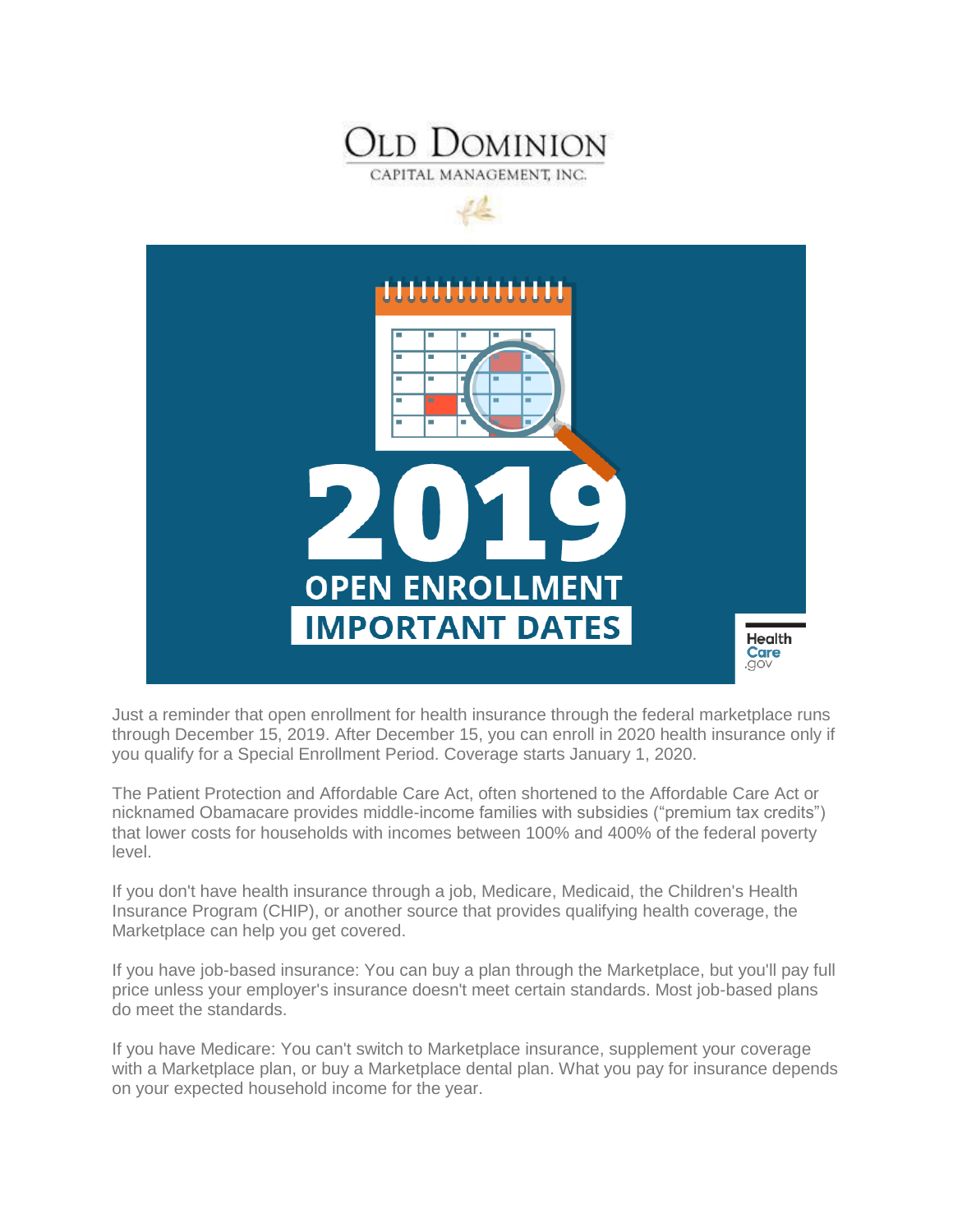As always, if you would like to talk about options available to you and/or your loved ones, or if you would like help signing up, please let us know.



## **Some ODCM News**

- Old Dominion Capital Management is proud to sponsor Women United Together in Philanthropy (in Partnership with the United Way Thomas Jefferson Area) who awarded grants of \$30,000 each to PACEM (People and Congregations Engaged in Ministry) and the YMCA Early Childhood Learning Center at their annual luncheon last month. Their mission includes leveraging collective giving to support human services for local women and children.
- Jeff and Michael attended the Financial Planning Association's Annual Conference in Minneapolis. This conference is the largest global gathering of CFP® professionals and thought leaders in financial planning. They are now up on all of the latest thinking and look forward to sharing what they learned with you.
- Mauree and Breanna participated in the NRS Compliance Conference in Huntington Beach, California as well, giving them the opportunity to hear from industry experts on best practices for keeping our clients safe.